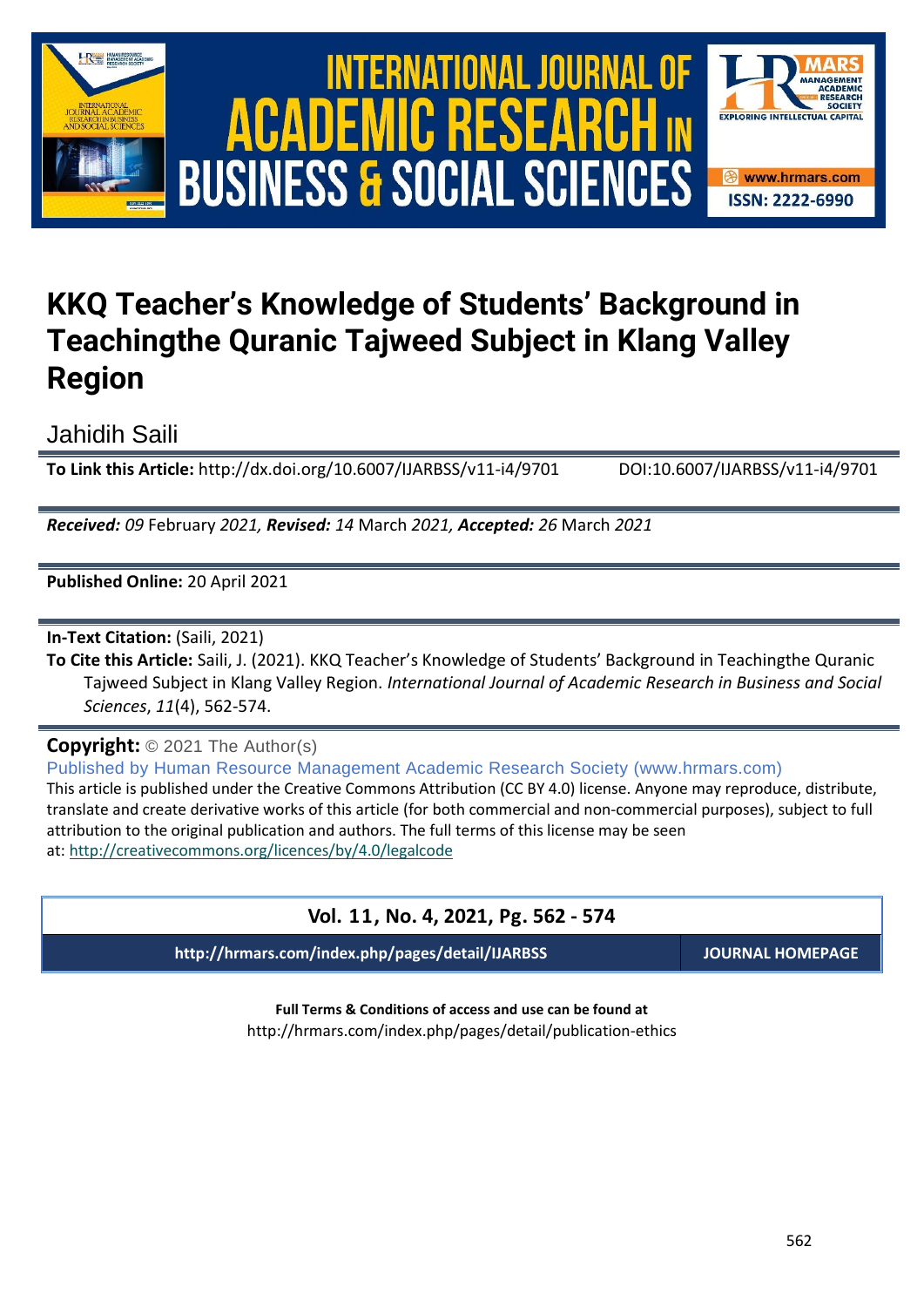

# **KKQ Teacher's Knowledge of Students' Background in Teachingthe Quranic Tajweed Subject in Klang Valley Region**

Jahidih Saili Universiti Teknologi MARA Sabah Branch, Kota Kinabalu Campus Malaysia Email: jahidihsaili@uitm.edu.my

# **Abstract**

The aim of this study is to identify teacher's level of knowledge of students in teaching Quranic Tajweed subject in a Special Skill Lesson in Recitation and Memorizing the Quran (KKQ) in the Klang Valley Region. A total of 43 KKQ teachers participated in this study. This quantitative study used a survey research design and the research data obtained by using the questionnaire instrument. The validity of data is done by setting up a reference panel of experts. Data were analyzed by descriptive and inferential to get the frequency value, percentage, mean, standard deviation, t-test and ANOVA. A pilot study was conducted and it was found that the reliability of the instrument by Cronbach's alpha is at a high level of >0.80. Overall, KKQ teachers' knowledge of their students is high. T-test analysis across gender, teacher's university background, Sanad certification, and location of school indicates that the significant differences exist only in teachers' universities background. It is found that KKQ teachers (graduated from foreign universities) have higher level of knowledge of their students than teachers graduated locally. While ANOVA analysis in terms of teaching experience, found that there is no significant differences in the level of knowledge of student among the KKQ teachers in this aspect. This implies, KKQ teachers level of knowledge of their students needs to be upgrade from time to time. Differences based on teachers' university background should be a key consideration by authorities in dealing with any issue or planning related to Quranic Tajweed lesson.

**Keywords:** Quranic Tajweed, Pedagogical Content Knowledge

# **Introduction**

Teaching is a process of imparting of knowledge from a teacher to his students. This process usually involves various activities such as planning, implementation, evaluation and feedback (Hashim, Yaakub, & Ahmad, 2003). It should be well planned (Ahmad, 2000) in order to obtain an effective teaching, thus able to gain an effective learning in a classroom (Al-Shaibani, 1991).

As Muslims, we believe that the Prophet Muhammad (peace be upon him) is the greatest teacher and educator of all time. Teaching process carried out by him is easily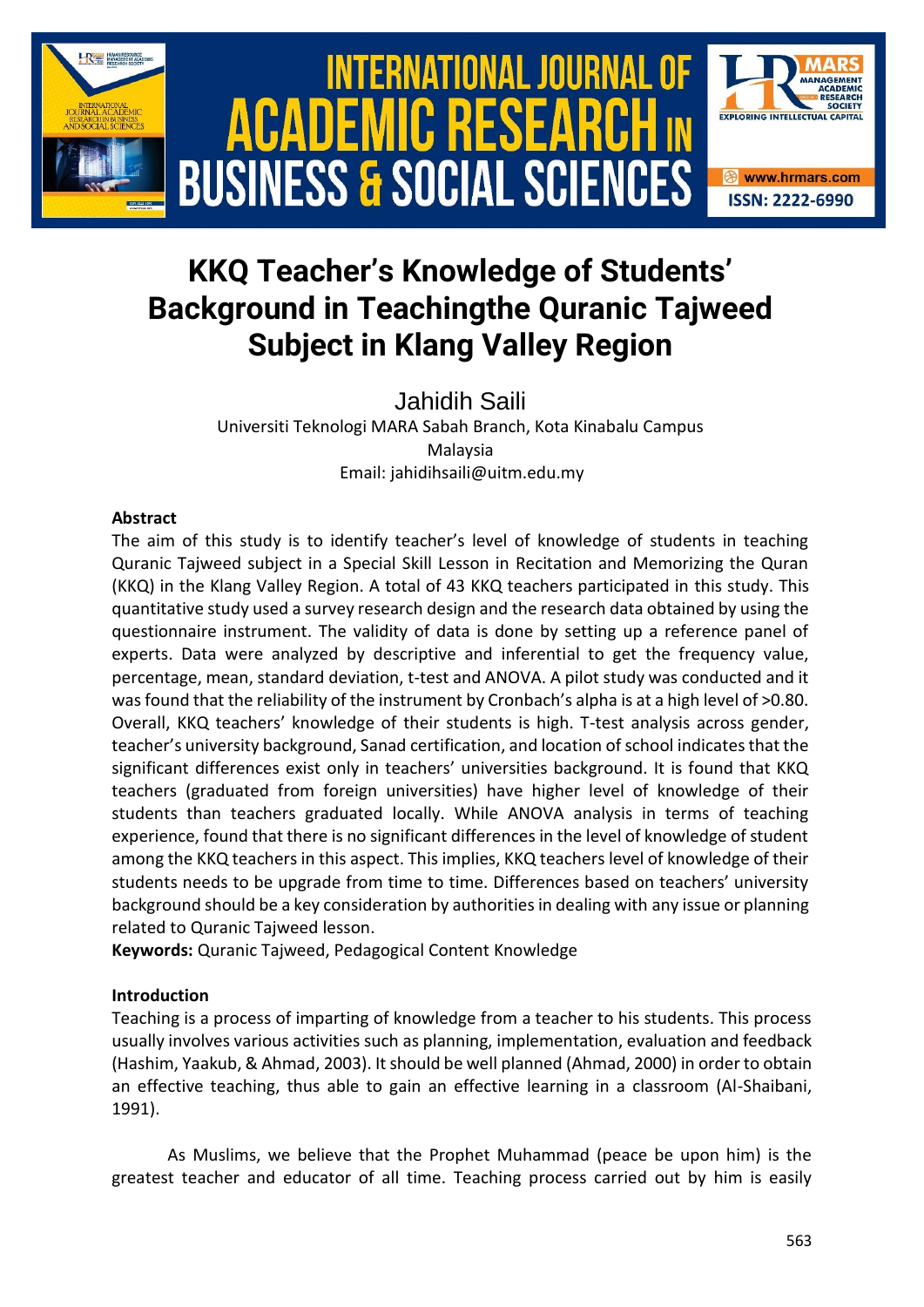**Vol. 1 1 , No. 4, 2021, E-ISSN: 2222-6990 © 2021 HRMARS**

comprehended by the mind and affect immensely the heart of each student (Fattah, 2011). Among the key factors emphasized by him in his teaching was the students' background (Fattah, 2011). This factor is important in ensuring an effective teaching is achieved since each student has a different background and therefore require different approaches (Yusuf al-Qardhawi, 2003). Hence, Allah's Messenger suggested some aspects such as time, circumstances and teaching materials must be adaptable to each students' background (Hamm, 2012). His attitude in emphasizing on students' background should be an example to follow especially because he is the best role model in every aspects including in the implementation of teaching (Mamat, 1997).

#### **Research Background**

Teaching Tajweed is an important component in KKQ lessons which aims to expose students to various methods of controlling the (Arabic) alphabet and reciting verses of the Quran correctly in accordance to the rules of Tajweed. Students who master this skill are able to recite Quran properly according to rules and procedures of a proper recitation (JAPIM, 2005). Teaching Quranic Tajweed should involve various methods such as demonstration by teachers and correcting students' error in recitation of Quran (Hashim, Yaakub, & Ahmad, 2003), since this subject is a skill based lesson (Ministry of Education, 2004). The effectiveness of this teaching method depends on the KKQ teacher's level of knowledge of the students' background itself. This is because, the knowledge of the students' background is one of the important component of knowledge in creating an effective (Quran) teaching (Shulman, 1987; Ibn Khaldun, 2000; Fattah, 2011; Kassim, 2011).

KKQ implementation has spanned for 29 years and is still facing various problems related to teaching including on KKQ teacher's knowledge of students' background in Quranic Tajweed lesson. Previous study has found that this vulnerability is not limited to KAA school but it also applies to all schools in Malaysia which implement KKQ method (Noh, 2011). These should not have happened since Quran has an important role and impact in the lives of every Muslims. KKQ teaching system, particularly in teaching Quranic Tajweed should be improved in order to enhance students' mastery in sciences of the Quran. Of course, one of the ways to materialize this vision is by upgrading the KKQ teachers' knowledge regarding their students' background in the Quranic Tajweed teaching.

#### **Problem Statement**

Teachers' knowledge of students is a determine factor to an effective teaching in a classroom. This will leads to awareness in students learning style as well as other aspects related to students such as interests, abilities, attitudes, beliefs and learning problems encountered by them (Ibn Khaldun, 2000). This information is important as it helps teachers in selecting suitable teaching contents and pedagogy that can be applied during teaching and learning process, including in Quranic Tajweed lesson (Zamri, 2011). Teaching contents and pedagogy presented to students must be compatible to students' cognitive level, students' acceptance level, students' short coming, students' common mistakes, level of difficulty and students' facilities (Mark, 1990). Teachers should avoid teaching non-suitable subject matter that is not compatible with the ability of students' mind or background, to prevent students from getting bored, confused and misused the knowledge they gained (al-Ghazali, 1939).

In the context of Quranic Tajweed teaching, KKQ teachers often face problems in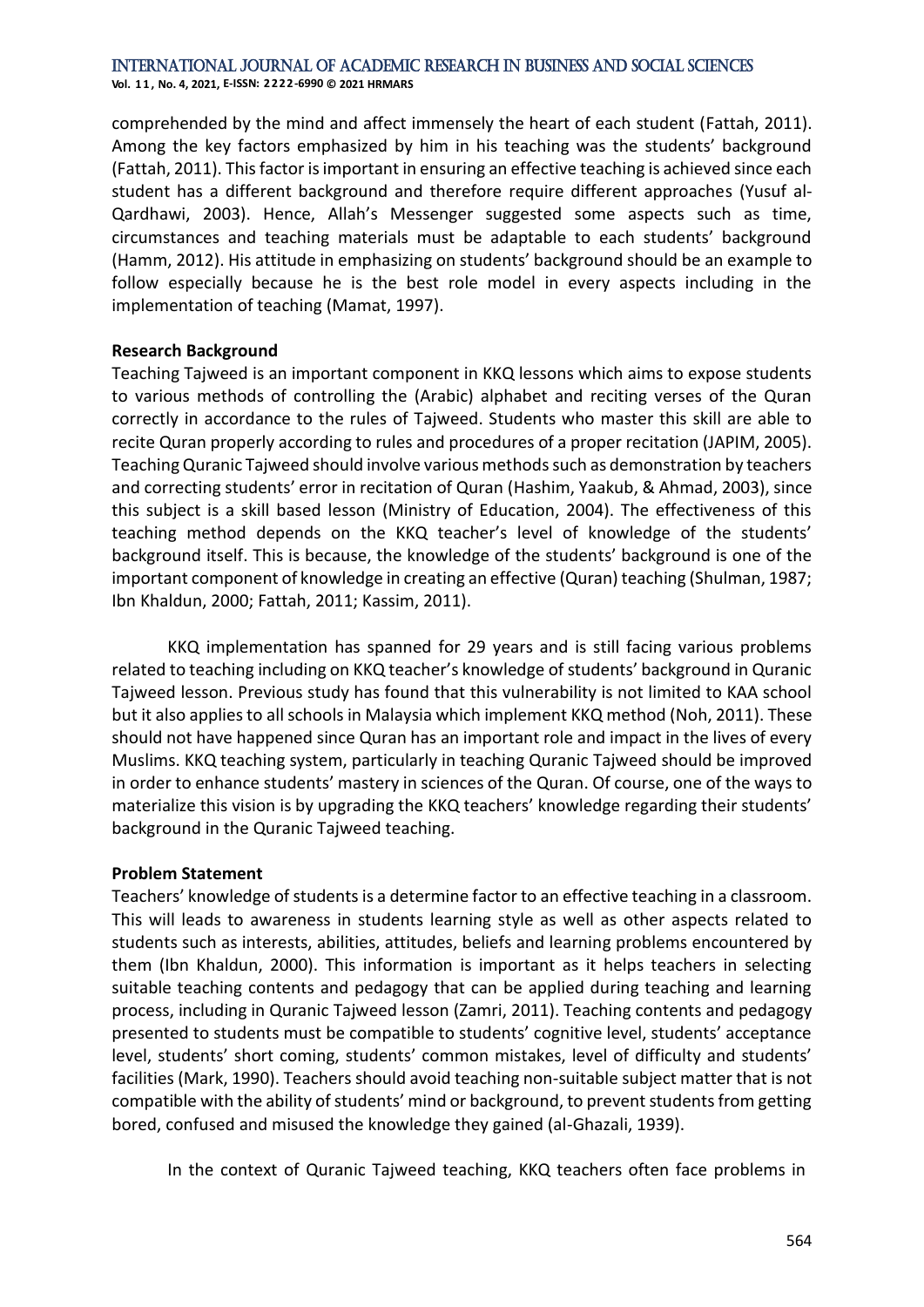**Vol. 1 1 , No. 4, 2021, E-ISSN: 2222-6990 © 2021 HRMARS**

understanding students' knowledge since teachers have less exposure in this aspect of discipline (Salleh, 2007; Mat, 2010). According to Salleh (2007) and Mat (2010), on average level the KKQ teachers have less exposure and involvement in relevant courses pertaining to KKQ. As a matter of fact, some of these teachers have never attended any courses on this subject (Salleh, 2007 & Mat, 2010). It is a bit awkward for a Tajweed teacher since the main factors affecting students' ability to read Quran according to the rule of Tajweed beside the parents, are teachers themselves. Furthermore, teachers are implementing agent to a teaching process (Abdullah, 2000). Thus, success measurement in a learning process, including Quranic Tajweed lesson is determined by the teachers themselves. Previous studies have shown that there were a number of KKQ teachers while delivering their teachings did not observe the differences occur among students. This is especially in terms of cognitive knowledge and students' ability in accepting the subject content. In addition, some of these teachers delivered high level subject content, as well as too much subject content are delivered to students at any one time (Mat, 2010).

Hence, this study was undertaken to determine KKQ teachers' level of knowledge of their students' in Quranic Tajweed teaching. This research is vital in order to verify in detail the level of knowledge among KKQ teachers about their students' in Quranic Tajweed teaching as well as to identify weaknesses among teachers in this subject. It is also necessary since no such study is available on Quranic Tajweed teaching yet. An overview in this field of study that was done on KKQ also show, research on KKQ teachers' knowledge of their students have never been done for other component subjects such as memorizing the Quran, *'ulum al-Quran, qira'at sab'ah* and *tarannum*.

# **Research Objectives**

This study aims to achieve objectives that have been outlined as follows:

- i. To acknowledge the level of knowledge among KKQ teachers about their students in Quranic Tajweed lessons.
- ii. To identify the different levels of knowledge among KKQ teachers about their students based on demographic aspects such as:
	- a. Gender
	- b. Universities background
	- c. Sanad certification
	- d. Location of school
	- e. Teaching experience

#### **Research Hypotheses**

This study has several hypotheses as follows:

- H<sub>01</sub> There is no significant difference in mean scores for KKQ teachers' level of knowledge about their students by gender.
- **Ho2** There is no significant difference in mean scores for KKQ teachers' level of knowledge about their students based on university background.
- **Ho3** There is no significant differences in mean scores for teachers' level of knowledge about their students based on Sanad certification.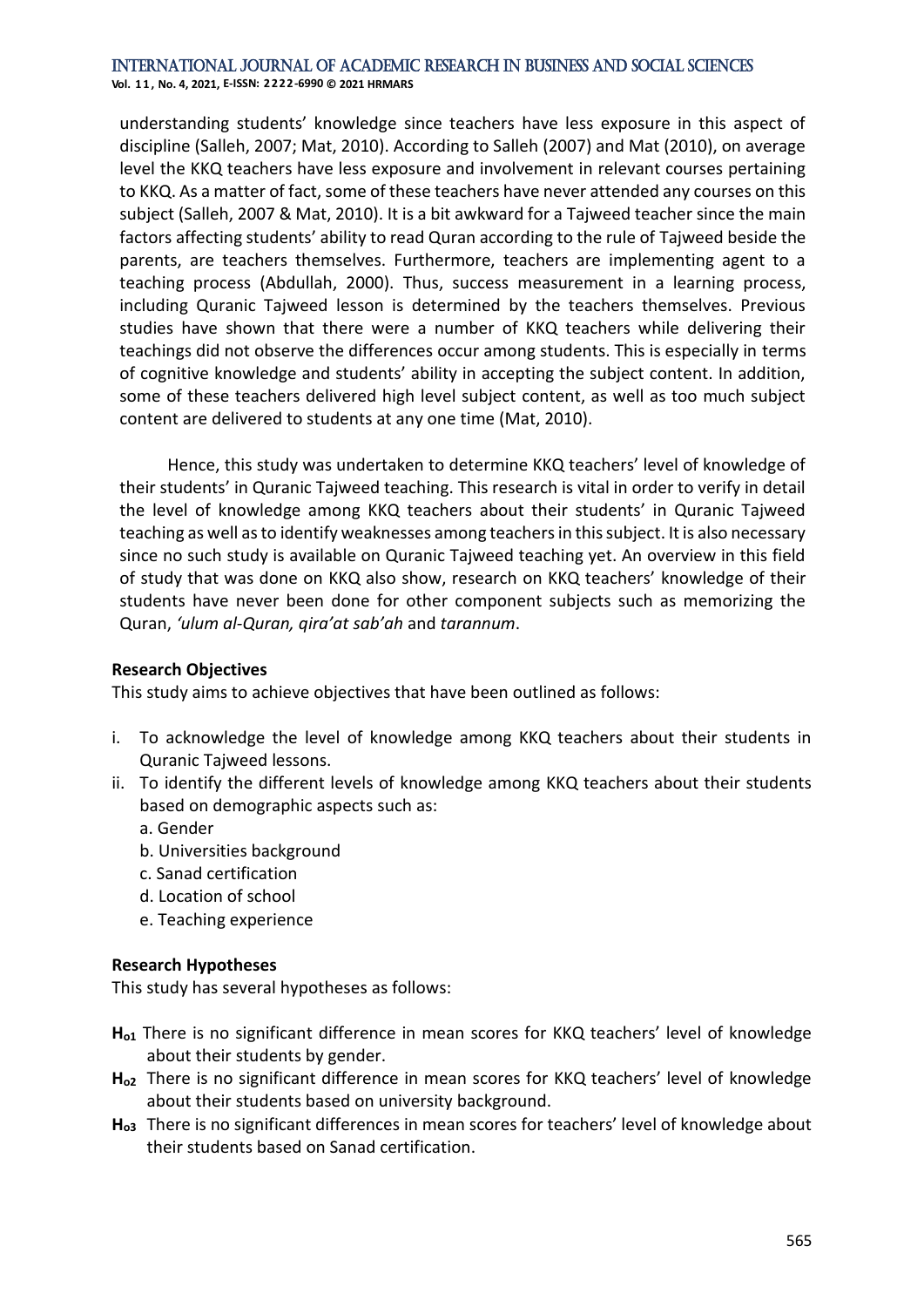**Vol. 1 1 , No. 4, 2021, E-ISSN: 2222-6990 © 2021 HRMARS**

- **Ho4** There is no significant differences in mean score for teachers' level of knowledge about their students based on location of school.
- **Ho5** There is no significant differences in mean score for teachers' level of knowledge about their students based on teaching experience.

### **Research Methodology**

This study used a descriptive and inferential study design performed in a quantitative form. This study design is suitable in explaining a phenomenon that is taking place in areas that have not been studied (Konting, 2005). Furthermore, the implementation of studies using this study design has very high validity (Neuman, 2003). This study design is suitable for this study because it meets the objectives, i.e. to identify the level of knowledge among teachers about their students. It can also to verify factors pertaining different levels of knowledge among teachers about their students in Quranic Tajweed teaching. In this study, the quantitative data were collected using survey method in accordance with a large number of respondents (Ary, 2002). Questionnaires were constructed and distributed to the teachers and data were collected then. These respondents were brief in advance on the aim of this study and how to response to questionnaires. Next, respondents were required to answer the questionnaires within a flexible time. After completion, the questionnaires were collected from respondents.

The study population consist of 30 KKQ teachers from 30 KAA schools in the Klang Valley Region. Survey population of this study area, i.e. the Federal Territory of Kuala Lumpur is 18 teachers from 17 KAA school (Islamic and Moral Education Department, 2011). The size of this population does not meet a normal distribution for quantitative research requirement which is 30 samples or more (Som, 2005). Hence, population size is added by several KAA schools in the Klang Valley Region for the district of Hulu Langat, Gombak, Petaling and Klang. Sampling technique used for the main study area is a sampling technique that involves the entire population (Ghafar, 1999). This means, the sample for the main study area were 18 KKQ teachers. While research samples for the main study area which involved around Klang Valley were determined by using random cluster sampling. This sampling technique does not use direct sampling techniques to all members of a population but instead make the location or institution where the samples are as a group (Talib, 2013). Questionnaires were distributed to more than 12 KAA schools to avoid survey errors such as questionnaire not being returned. Based on the above entire population sampling techniques and random cluster sampling technique, it was found that the overall number of samples involved in this study were 43 respondents.

The validity of questionnaire instruments is determined by establishing panel of expert consisting of four individual who are expert in the field of Islamic Education, Quranic education and in the field of research to ensure the validity of the content and face validity. The reliability of instrument refers to the internal consistency of items used in the instrument (Gall, Gall & Borg, 2005). In the context of this study, the internal consistency of each instrument item was obtained by using the Cronbach's alpha coefficient. The analysis showed that all instruments in this study have a high reliability (>0.80). Therefore these instruments can be used in actual study. Quantitative data analysis in this study was conducted through descriptive and inferential method, using IBM SPSS V20. Descriptive analysis is explained using mean effective behaviour interpretation tables by Nunally (1978) as shown in Table 1 below.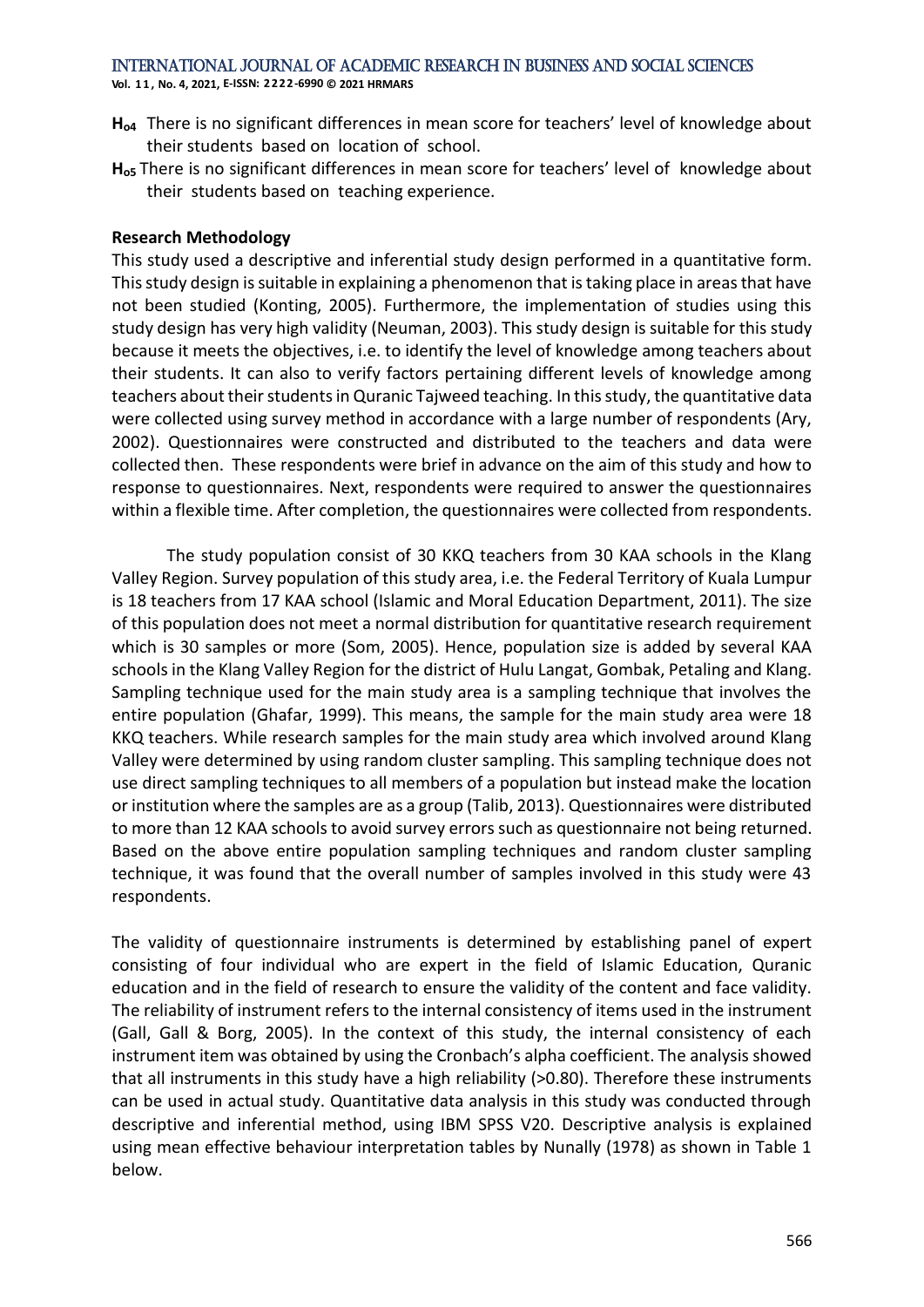**Vol. 1 1 , No. 4, 2021, E-ISSN: 2222-6990 © 2021 HRMARS**

| <b>Mean Score</b> | Interpretation             |  |  |  |
|-------------------|----------------------------|--|--|--|
| 4.01-5.00         | High                       |  |  |  |
| $3.01 - 4.00$     | Moderately High            |  |  |  |
| $2.01 - 3.00$     | Moderately Low             |  |  |  |
| $1.01 - 2.00$     | Low                        |  |  |  |
|                   | Source. Stufflebeam (1971) |  |  |  |

Inferential statistical analysis is used to obtain inference from a statistical sample of the entire population. In this study, inferential analysis is carried out based on Independent-Samples T Test and One-Way ANOVA procedures to test the significance level in comparing mean scores for independent variable, i.e. teachers' demographic.

#### **Research Analysis**

#### **KKQ teachers' Profiles**

Based on Table 2 below, the numbers of teacher respondents involved in this study were 43 people. Details of respondents by gender show that the male respondents (26 = 60.5%) were more than female respondents ( $17 = 39.5\%$ ). From the aspect of university background, it shows that the teacher respondents which graduated from the local university (29 =  $67\%$ ) were more than the number of teacher respondents' that graduated from foreign universities (14 = 32.6%). In terms of Sanad certification, the number of respondents with Sanad certification (11 = 25.6%) was less than the number of respondents without Sanad certification (32 = 74.4%). In terms of teaching experience, the findings were more balanced. Respondents with teaching experienced more than 10 years are 14 people (32.6%). While respondents with teaching experience between 5-10 years was 15 people (34.9%). This amount is not much different from the number of respondents with teaching experience between 1-5 years, i.e. 14 people (32.6%).

|                     | Table 2. KKQ Teachers Fronces |                  |                    |  |
|---------------------|-------------------------------|------------------|--------------------|--|
| <b>Items</b>        |                               | <b>Frequency</b> | <b>Percentages</b> |  |
| Gender              | Male                          | 26               | 60.5%              |  |
|                     | Female                        | 17               | 39.5%              |  |
| University          | Local university              | 29               | 67.4%              |  |
| background          | Foreign university            | 14               | 32.6%              |  |
| Sanad certification | Yes.                          | 11               | 25.6%              |  |
|                     | None                          | 32               | 74.4%              |  |
| Location of school  | Urban                         | 25               | 58.1%              |  |
|                     | Suburb                        | 18               | 41.9%              |  |
| Teaching            | More than 10 years            | 14               | 32.6%              |  |
| experience          | 5-10 years                    | 15               | 34.9%              |  |
|                     | 1-5 years                     | 14               | 32.6%              |  |

# **Table 2. KKQ Teachers' Profiles**

#### **KKQ teacher's knowledge level of their students in Quranic Tajweed Lessons**

Table 3 below is the mean, standard deviation and interpretation for each teacher knowledge construct of students in teaching Quranic Tajweed. The total mean score of construct is 4.44,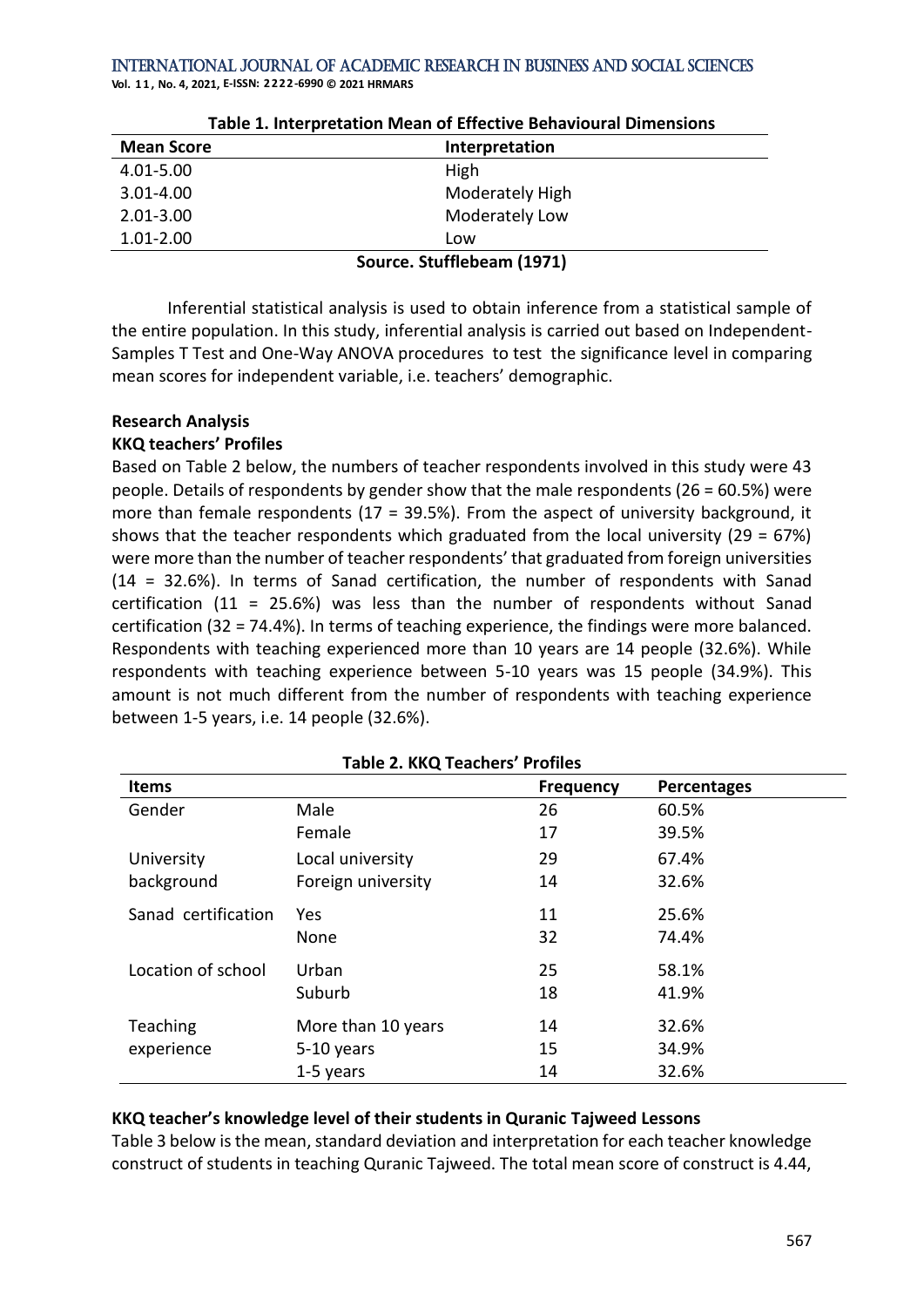**Vol. 1 1 , No. 4, 2021, E-ISSN: 2222-6990 © 2021 HRMARS**

standard deviation is 0.31 and interpretation is high. Mean constructs with the highest turnover is knowledge construct about student attitudes (mean = 4.58, sp = 0.41), followed by knowledge construct about students Quranic skill level (mean = 4.56, SP = 0.36). Further is knowledge construct about student learning problems (mean = 4.51, sp = 0.41), knowledge on students' cognitive (mean = 4.39, sp = 0.43), knowledge on students' socio-emotional (mean = 4.35, sp = 0.37) and construct with lowest mean is constructs on general information about student (mean =  $3.67$ , sp =  $1.01$ ).

| <b>Teacher Knowledge of Students</b>        | <b>Mean</b> | S.D  | Interpretation |
|---------------------------------------------|-------------|------|----------------|
| General information about students          | 3.67        | 1.01 | High           |
| Knowledge about student cognitive           | 4.39        | 0.43 | High           |
| Knowledge about student socio-emotional     | 4.35        | 0.37 | High           |
| Knowledge about student learning problem    | 4.51        | 0.41 | High           |
| Knowledge about student attitude            | 4.58        | 0.41 | High           |
| Knowledge about student Quranic Skill level | 4.56        | 0.36 | High           |
| <b>Total mean</b>                           | 4.44        | 0.31 | High           |

# **Table 3. Teacher Knowledge Level of Students Based on Teacher and Student Perception**

# **Mean score differences on teacher knowledge level of student based on teachers demographics**

The T-test analysis results in Table 4 below shows that there is no significant differences in mean scores (P = 0290, p<0.05) of KKQ teachers' knowledge of students based on gender aspects of male (mean = 4417, sp = 0.289) and female (mean = 4.471, sp = 0.350). Thus,  $H<sub>01</sub>$  is accepted. Meanwhile, the analysis of subsequent studies shows that there is a significant difference ( $P = 0.048$ ,  $p < 0.05$ ) on KKQ teachers' knowledge of students in the aspect of university background of teachers, i.e. local graduate (mean =  $4.401$ , sd =  $0.340$ ) with overseas graduate teachers (mean = 4.515, sd = 0.234). Hence,  $H<sub>o2</sub>$  is rejected. The following analysis also found that there is no significant difference (P = 0.484, p<0.05) on KKQ teachers' knowledge of students in the aspect of teachers with Sanad certification (mean = 4.667, sp = 0.257) and those without Sanad certification (mean = 4.360, sp = 0.292). Thus,  $H_{o3}$  is accepted. The final analysis shows the mean score difference is not significant ( $P = 0.294$ ,  $p < 0.05$ ) in the aspect of location of school which is urban (mean =  $4.445$ , sp = 0.299) and suburb (mean = 4.429,  $sp = 0.336$ ). With this,  $H_{o4}$  is accepted.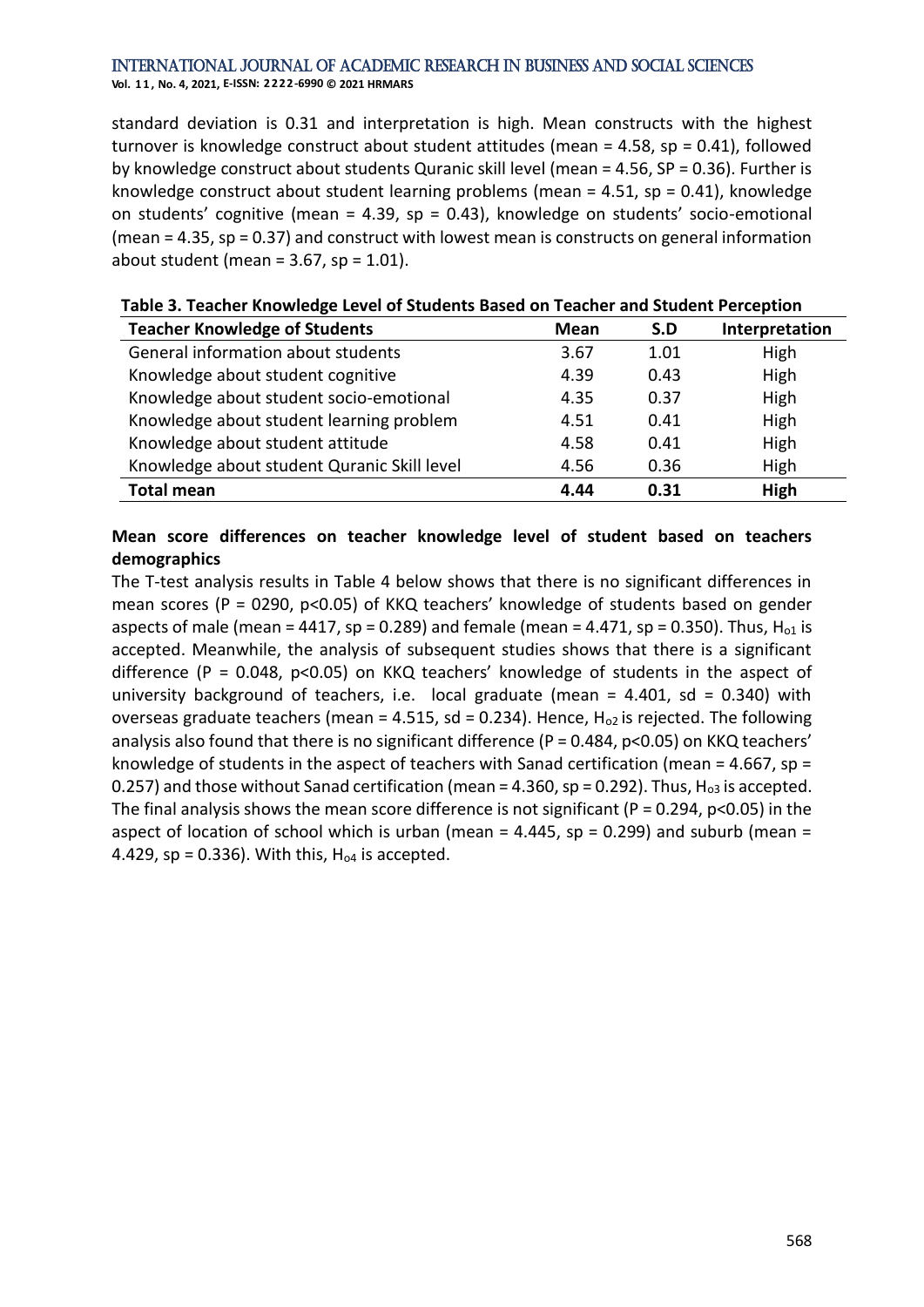#### International Journal of Academic Research in Business and Social Sciences **Vol. 1 1 , No. 4, 2021, E-ISSN: 2222-6990 © 2021 HRMARS**

| <b>Teacher Demography</b>    | N  | Min   | <b>SD</b> | т.       | Sig. P   |
|------------------------------|----|-------|-----------|----------|----------|
|                              |    |       |           | value    |          |
| <b>Sex</b>                   |    |       |           |          |          |
| Male                         | 26 | 4.417 | 0.289     | $-587$   | 0.290    |
| Female                       | 17 | 4.471 | 0.350     | $-.525$  |          |
| <b>University background</b> |    |       |           |          |          |
| Local                        | 29 | 4.401 | 0.340     | $-1.128$ | $0.048*$ |
| Overseas                     | 14 | 4.515 | 0.234     | $-1.281$ |          |
| <b>Sanad certification</b>   |    |       |           |          |          |
| Yes                          | 11 | 4.667 | 0.257     | 3.100    | 0.484    |
| Nil                          | 32 | 4.360 | 0.292     | 3.304    |          |
| <b>Location of school</b>    |    |       |           |          |          |
| Urban                        | 25 | 4.445 | 0.299     | .162     | 0.294    |
| Suburb                       | 18 | 4.429 | 0.336     | .159     |          |

# **Table 4. T-test Variance on Teachers Knowledge Level of Students Based on Demographics**

\*Significant at the level of p<0.05

The result of one-way variance analysis in Table 5 below shows, there is no significant difference in mean score (P = 0.084, p>0.05) in KKQ teachers' knowledge of students based on their teaching experience. Hence  $H_{\text{o5}}$  is accepted. Thus, post-hoc Scheffe's test does not need to be carried out.

# **Table 5. One Way ANOVA of Teachers' Knowledge Level of Students Based on Teaching Experience**

|               | <b>JKD</b> | DK | <b>MKD</b> |       | Sig. P |
|---------------|------------|----|------------|-------|--------|
| Between group | .204       |    | .102       | 1.054 | .358   |
| $ln group$    | 3.876      | 40 | .097       |       |        |
| Total         | 4.081      | 42 |            |       |        |

\*Significant at the level of p<0.05

# **Discussion**

In general, KKQ teachers acquainted with students at a high level. Details of this study show, the level of KKQ teachers' knowledge on general information about students is moderately high. This suggests that KKQ teachers have low information about their students' family background. Similarly, in the aspect of family's economic status and residence of students, KKQ teachers' also have low knowledge in both aspects. This phenomenon is somewhat anomalous for teachers because this information will drive teachers to assess the progress and needs of students in the subject (Coombs, 2009). Teachers' knowledge on general information of students should not be limited to above aspects only, but it should be extended even into aspects such as races, country of origin and health conditions (Ali Murad, 2003).

Research analysis in an aspect of KKQ teachers' knowledge of students' cognitive aspect found that KKQ teachers have high level of knowledge in this area. This suggests that teachers can perform their teaching based on their students' Quranic Tajweed knowledge level. This study also gives the impression that KKQ teacher also adept at identifying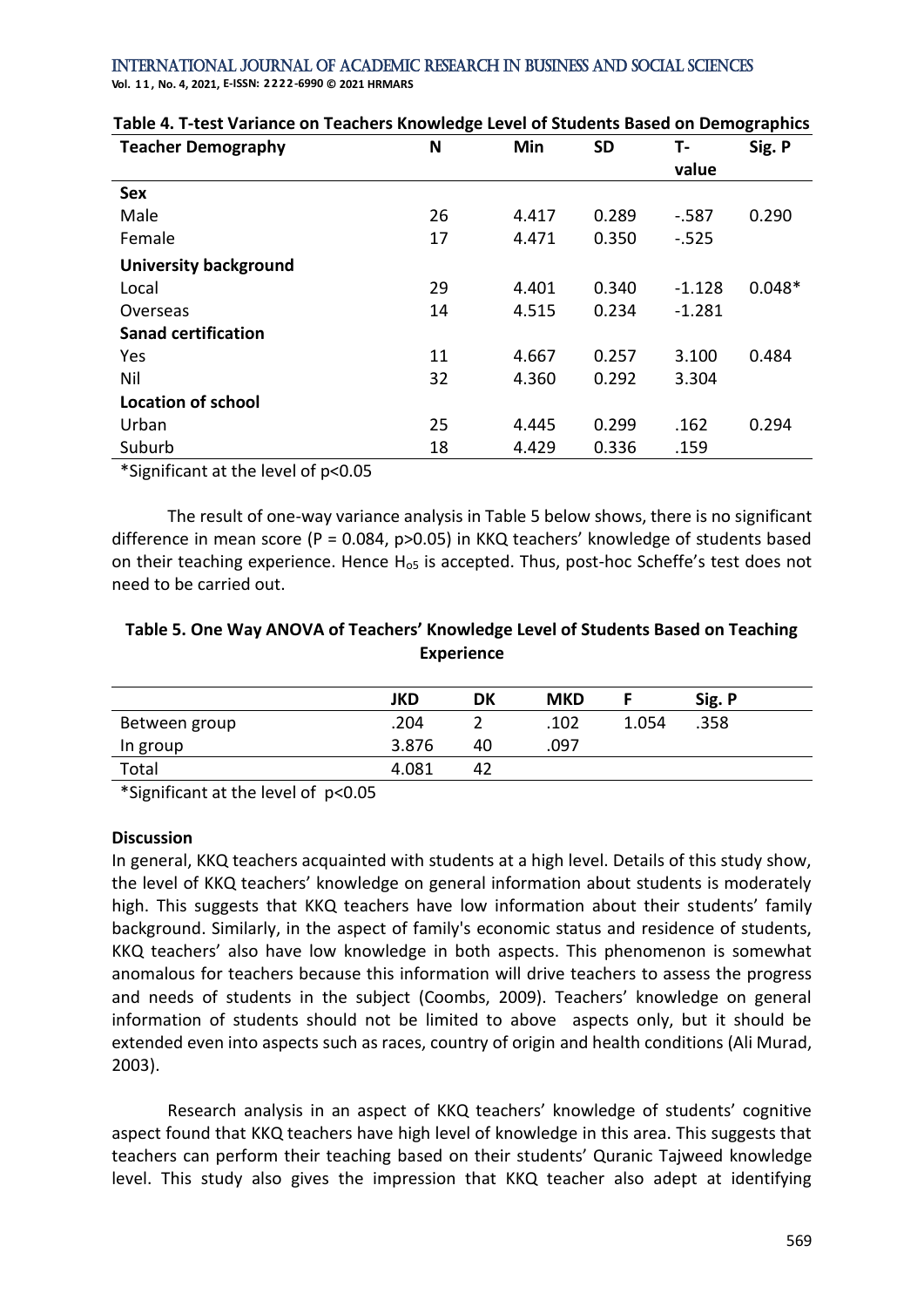**Vol. 1 1 , No. 4, 2021, E-ISSN: 2222-6990 © 2021 HRMARS**

differential factors among students when planning for their lessons. This is important to ensure there is consistency between teaching contents with students' cognitive level so as to enable students to absorb the contents delivered (Yussof, 2010). This can avoid misconceptions from occurring during teaching process (Kassim, 2011). After all, the practice of teaching high subject matter which contradicts to students' cognitive level is a mistake in teaching and learning process (PdP) (Al-Ghazali, 1997). KKQ teachers have high knowledge in students' cognitive level, thus explained that they are knowledgeable about students' learning style in KKQ. Possessing this knowledge allows teachers to diversify their teaching methods. This is because KKQ students have diverse learning styles. Some of them are likely to learn through listening, while others learn by sight etc. (Felder & Henriques, 1995).

The findings further revealed that KKQ teachers were highly knowledgeable about students socio-emotional. This means that KKQ teachers emphasize on students' socioemotional when delivering their teaching. KKQ teachers are also good at motivating students to learn Quranic Tajweed. This is also an important skill in developing self-confidence among students so they remain focused in learning this subject. Motivating students can be easily done, for example by using polite words to them, including to KKQ students (Ashaari, 2001). KKQ teachers are also good at giving instructions. Clear instructions will influence the listener, message is easily understood, and then it can be translated accordingly as required by the directives.

In terms of knowledge on students' learning problems, the research analysis found that KKQ teachers are highly knowledgeable in this area. This is important since students' learning problems have great influence on their academic performance (Yahaya & Ismail, 2011). Learning problems in the long run will result in students' academic performance plummeted (Yahaya, 2011). Findings in aspect of this knowledge, gives an impression that KKQ teachers are competent at giving directions according to students' cognitive level. Clear directions in teaching are important to avoid students from doing anything contrary to the objectives of teaching and learning (PdP) in Quranic Tajweed lessons.

The findings further indicate that the KKQ teachers have high knowledge of students' attitudes toward Quranic Tajweed lessons. They realize that diversity in attitude directly affects students' interest on the subjects. They know that students' attitudes toward Quranic Tajweed lesson are important as a first step in improving students' negative attitude toward this subject. Such attitudes need to be changed or else it will be a stumbling block to the ongoing delivery of educational content included in the Quranic Tajweed lessons (Turner-Bisset, 2004). Apart from being an obstacle in conveying educational content, this attitude is at risk in removing fun in learning Quranic Tajweed. As a matter of fact, fun aspect is a key element in pedagogy (Turner-Bisset, 2004). Thus, a positive attitude towards a subject must be nurtured because it has a great impact on students' achievement in any subject. This occurs because students' positive attitude towards any subjects can stimulate them to master the subjects (Turner-Bisset, 2004).

The final analysis on knowledge aspect shows that the KKQ teachers have high knowledge regarding on students' Quranic skill level. Renzulli & Reis (1993) describes that one of the meaning of knowledge is to learn about something by recalling, recognizing, distinguishing, translating, interpreting, clarifying facts, theories, concepts and principles. In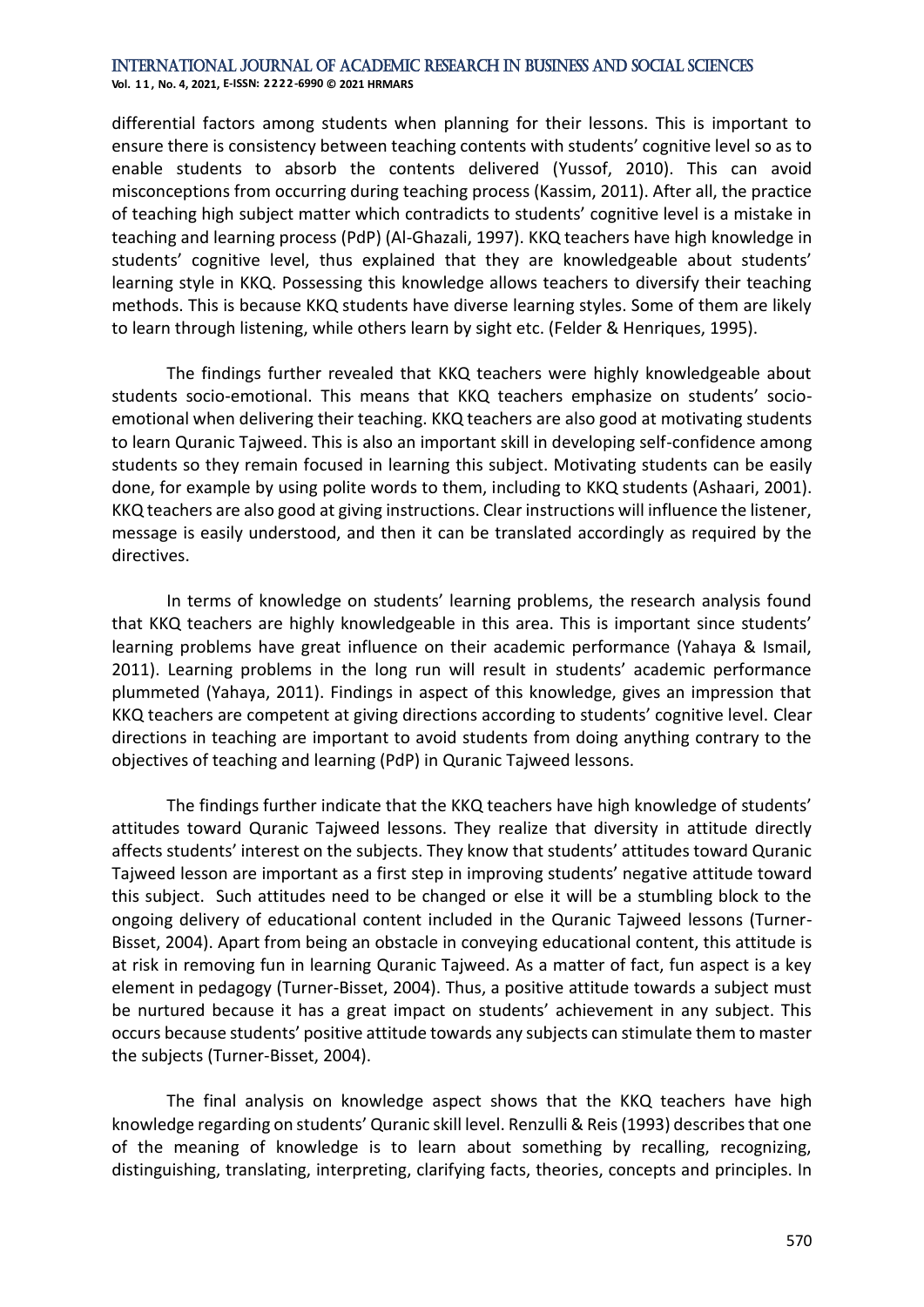**Vol. 1 1 , No. 4, 2021, E-ISSN: 2222-6990 © 2021 HRMARS**

learning and teaching (PdP) context for Tajweed lessons, a teacher needs to access students' Tajweed skill level to the extent of being able to recall, recognize and differentiate different aspects of Quranic Tajweed skills that have been mastered by them. It was also found that KKQ teachers able to identify students' prior knowledge in Quranic Tajweed subject. This knowledge refers to past experience, either directly or indirectly, and remained in the memory of students. This knowledge is important in order to establish a framework of knowledge to facilitate assimilation of new knowledge (Nawawi, 2005). In the context of Quranic Tajweed teaching, KKQ teachers always relate previous lesson with present lesson through various activities such as Q & A and others. Among the practices of KKQ teachers in identifying students' skill levels in Quranic Tajweed lesson is to show interest in students examination result and concern about problems facing by students during learning process. Focus on both of these aspects help teachers to plan better and take necessary measures to rectify the shortcomings encountered by students, thus they are able to increase their commitment to keep learning (spiritual, 2010).

The differential analysis found that, there is no difference in the level of knowledge among KKQ teachers regarding students based on teachers' demographics aspects such as gender, Sanad certification, location of school, and teaching experience. Instead, different levels of knowledge among KKQ teachers of their student is only limited to universities background. Detail result of this study shows that KKQ teachers graduated from foreign universities have more knowledge of their students than KKQ teachers graduated locally.

#### **Research Implications**

The overall findings of this study indicate that KKQ teachers have high level of knowledge of their students. This level of knowledge should be maintained or enhanced periodically by implementing further measures such as conducting courses related to Quranic Tajweed curriculum. On the other hand, KKQ teachers must give full commitment while undergoing those courses. One-sided effort is not effective in upgrading teachers' pedagogical knowledge in Quranic Tajweed lessons, instead both sides must involved, i.e. the organizers and KKQ teachers themselves. Detailed findings for each construct show that KKQ teachers have moderately high level of knowledge pertaining to general information about students. This finding indirectly suggests that KKQ teachers do not have satisfactory knowledge regarding to construct of knowledge. Teachers' needs to improve in this area because this aspect is important when considering and selecting lesson content and pedagogical design that would be presented to students. A deep knowledge in this area will undoubtedly improve the effectiveness of teaching Quranic Tajweed. Ultimately, it will improve students' achievement in KKQ lessons.

Differential analysis found, demographic factors such as gender, Sanad certification, location of school and teachers' teaching experience did not contribute to differences in the level of knowledge about curriculum among the KKQ teachers. On the contrary, differential analysis based on demographic in the aspect of university background among teachers indicates that teachers graduated from foreign universities have better knowledge regarding their students compare to teachers graduated from local universities. This finding implies that universities or educational background of the teacher is a contributing factor to the differences in teachers' level of knowledge regarding to student. This reality is useful information to the authorities, especially the Ministry of Education and school administrators to take appropriate measures in response to these findings. Further study should be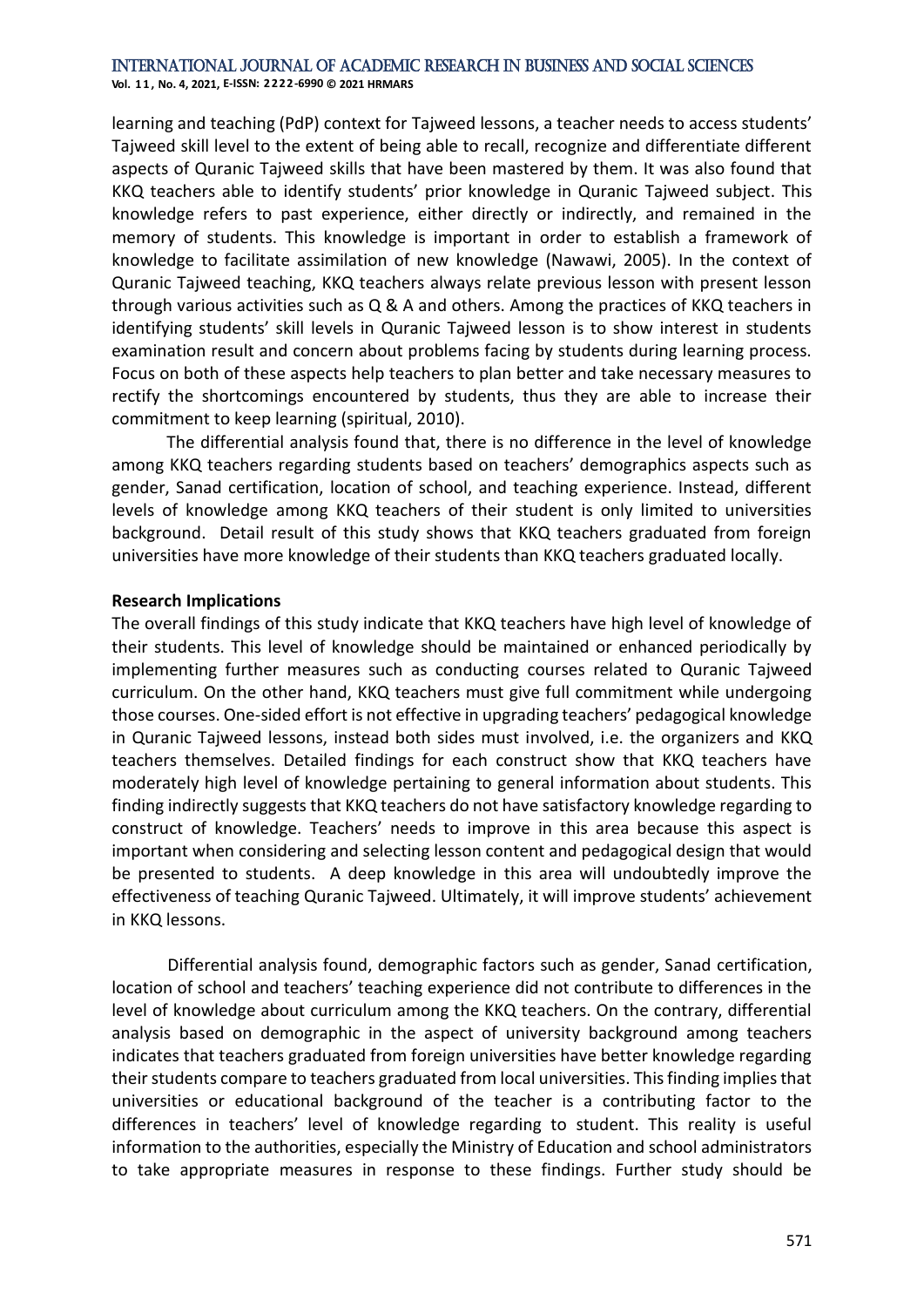**Vol. 1 1 , No. 4, 2021, E-ISSN: 2222-6990 © 2021 HRMARS**

conducted to identify the effectiveness of KKQ teacher training program received by them. The authorities should review the curriculum adopted by KKQ teachers when they were in higher education institutions. Naturally, Quranic education curriculum adopted by teachers from foreign universities should be studied and then applied to the future KKQ teachers who study at local universities. There is a suggestion to recruit more graduates from universities abroad, especially from middle east university so the number of KKQ teachers increases, especially in teaching Quranic Tajweed.

### **Conclusion**

Generally, the objectives outlined in this study have been answered. The KKQ teachers are found to have high level of knowledge of their students. However, they should increase their knowledge regarding general information about their students because it was found that their knowledge in this aspect to be unsatisfactory. The inferential study found that, teachers' educational background contributes to the different levels of knowledge among teachers regarding to students background in Quranic Tajweed lessons. KKQ teachers graduated from universities abroad have high level of knowledge of students compared to their colleagues graduated locally. This aspect needs to be addressed by taking further actions such as conducting research on al-Quran education curriculum adopted by KKQ teachers while studying in higher education institutions. It is fair to recruit more graduates from universities abroad to teach KKQ lesson.

#### **Corresponding Author**

Jahidih Saili Universiti Teknologi MARA Sabah Branch, Kota Kinabalu Campus Malaysia Email: jahidihsaili@uitm.edumy

# **References**

Al-Quran al-Karim

Abdullah, M. R. (2000). *Penilaian pelaksanaan kurikulum al-Azhar di sekolah menengah agama Jabatan Agama Islam Selangor.* Tesis Sarjana. Universiti Malaya.

- Ahmad, M. Y. (2000). *Sejarah dan Kaedah Pendidikan al-Quran*. Kuala Lumpur: Penerbitan Universiti Malaya.
- Arbaa, R., Jamil, H., & Razak, N. A. (2010). Hubungan guru-pelajar dan kaitannya dengan komitmen belajar pelajar: Adakah guru berkualiti menghasilkan perbezaan pembelajaran antara jantina pelajar? *Jurnal Pendidikan Malaysia*, 35 (2), 61-69.
- Ary, D., Jacobs, L. C., Razavieh, A. (2002)*. Introduction to research in education*. Belmont USA: Wadsworth/Thompsom Learning.
- Ashaari, M. (2001). Strategi Pendekatan Penyayang dalam pendidikan*. Jurnal Pendidikan Islam,* 9 (3), 1-7.
- Coombs, B. (2009). *Mengajar secara efektif.* Terj. Institut Terjemahan Negara Malaysia Berhad. Kuala Lumpur: Institut Terjemahan Negara Malaysia Berhad.
- Fattah, A. S. A. (2011). *Nabi Muhammad guru dan pendidik terulung*. Terj. Hj. Shuhadak Mahmud. Bahau: M Khari Enterprise.
- Felder, R. M., & Henriques, E. R. (1995). Learning and Teaching Styles in Foreign and Second Language Education, *Foreign Language Annals*, 28 (1), 21-21.
- Gall, J. P., Gall, M. D., & Borg, W. R. (2005). *Applying educational research a practical guide.* Boston: Allyn and Bacon.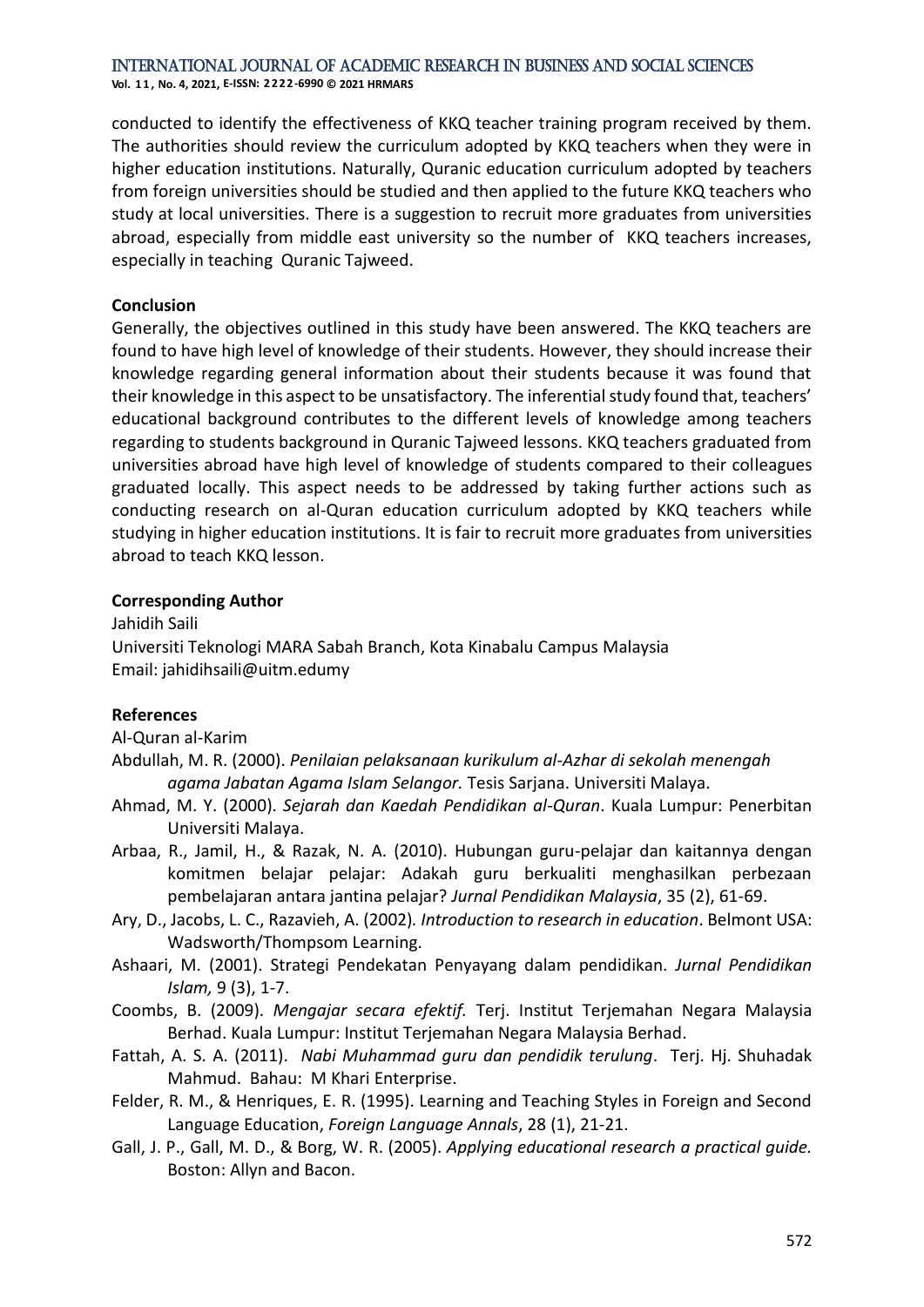**Vol. 1 1 , No. 4, 2021, E-ISSN: 2222-6990 © 2021 HRMARS**

- Ghafar, M. N. A. (1999). *Penyelidikan pendidikan*. Skudai, Johor. Penerbit Universiti Teknologi Malaysia.
- Hamm, I. M. (2012). Islamic Perspective of Education and Teachers. *European Journal of Social Sciences 30*(2): 223-235.
- Hasan, A. S. M. (2008). *Kelas Kemahiran al-Quran (KKQ) di SMKA Falahiah Pasir Pekan: Tinjauan mengenai metodologi pengajaran dan keberkesanannya*. Tesis Sarjana, Universiti Malaya, Kuala Lumpur.
- Hashim, S., Yaakub, R., & Ahmad, M. Z. (2003). *Pedagogi: Strategi dan Teknik Mengajar Dengan Berkesan.* Bentong: PTS Publications & Distributors Sdn. Bhd.
- Ibn Khaldun. (2000). *Muqadimah Ibn Khaldun.* Terj. Kuala Lumpur: Dewan Bahasa & Pustaka.
- Jabatan Pendidikan Islam dan Moral, KPM. (2005). *Kurikulum Kelas Khas Kemahiran Membaca dan Menghafaz al-Quran.* Putrajaya. Bahagian Kurikulum Pendidikan dan Moral.
- Kassim, A. Y. (2011). *Pengetahuan pedagogikal kandungan (PPK) pengajaran akidah: Kajian kes guru cemerlang pendidikan Islam*. Tesis PhD, Universiti Kebangsaan Malaysia, Bangi.
- Kementerian Pelajaran Malaysia. (2004). *Kurikulum Kelas Khas Kemahiran al-Quran, Tingkatan satu, dua dan tiga.* Kuala Lumpur: Bahagian Kurikulum Pendidikan Islam dan Moral, Jabatan Pendidikan Islam dan Moral, Kementerian Pendidikan Malaysia.
- Konting, M. J. (2005). *Kaedah penyelidikan pendidikan*. Kuala Lumpur : Dewan Bahasa dan Pustaka.
- Mahamod, Z. (2011). *Inovasi P&P dalam pendidikan Bahasa Melayu*. Tanjung Malim: Penerbit Universiti Pendidikan Sultan Idris.
- Mamat, I. (1997). *Memimpin remaja sekolah teori dan praktik.* Kuala Lumpur: Kumpulan Budiman Sdn. Bhd.
- Mat, E. (2010). *Kelas Khas Kemahiran al-Quran (KKQ): Kajian kaedah pelaksanaan dan keberkesanannya di Sekolah-Sekolah Menengah (SMK) di Daerah Gombak, Selangor.*  Tesis Sarjana. Akademi Pengajian Islam. Kuala Lumpur: Universiti Malaya.
- Mark, R. (1990). Pedagogical content knowledge: From mathematical case to modified conception. *Journal of Teacher Education*, 41 (3), 11.
- Nawawi, S. H. M. (2005). *Perbandingan pencapaian dan sikap pelajar dengan tahap pengetahuan sedia ada dalam kajian rekaan seni visual.* Tesis Sarjana, Universiti Pendidikan Sultan Idris, Perak.
- Neuman, W. L. (2003). Social *Research theory methods: Qualitative and quantitative* (Edisi Ke-5).New York: Pearson Education Inc.
- Noh, M. A. C. (2011). Pelaksanaan Kelas Kemahiran Al-Qur'an Di Malaysia: Satu Analisis. *Journal of Islamic And Arabic Education,* 3 (1) 47-58. UKM: Bangi.
- Nunally, J. C. (1978). *Psycometric theory.* New York: Mc. Graw Hill Book Company.
- Renzulli, J. S., & Reis, S. M. (1993). Developing Creative Productivity Through the Enrichment Triad Model. Dalam Isaksen S.G., Murdock, M.C., Firestein, R.L., Treffinger, D.J. (Eds) *Nurturing and Developing Creativity: The Emergence of A Discpline*. New Jersey: Ablex Publishing.
- Turner-Bisset, R. (2004). *Pengajaran pakar.* Kuala Lumpur: Institut Terjemahan Malaysia.
- Salleh, M. S. (2007). *Penyeliaan Kelas Kemahiran al-Qur'an di Sekolah Menengah Kebangsaan: kajian di Jabatan Pendidikan Kelantan.* Tesis Sarjana. Akademi Pengajian Islam. Kuala Lumpur: Universiti Malaya.